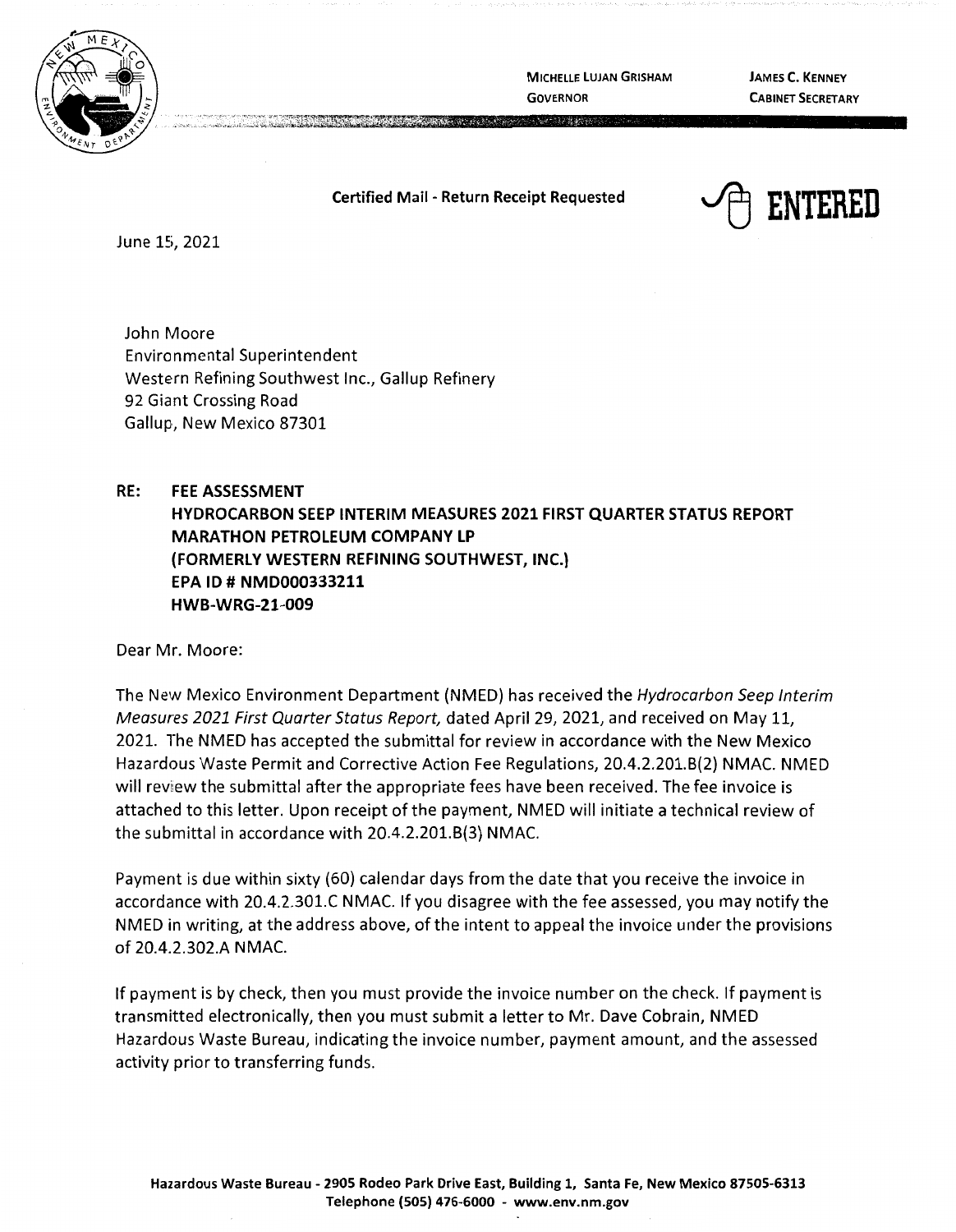Mr. Moore June 15, 2021 Page 2

If you have any questions regarding this letter, please contact Michiya Suzuki of my staff at 505- 476-6046.

Sincerely,

17

Dave Cobrain Program Manager Hazardous Waste Bureau

cc: M. Suzuki, NMED HWB L. Tsinnajinnie, NMED HWB